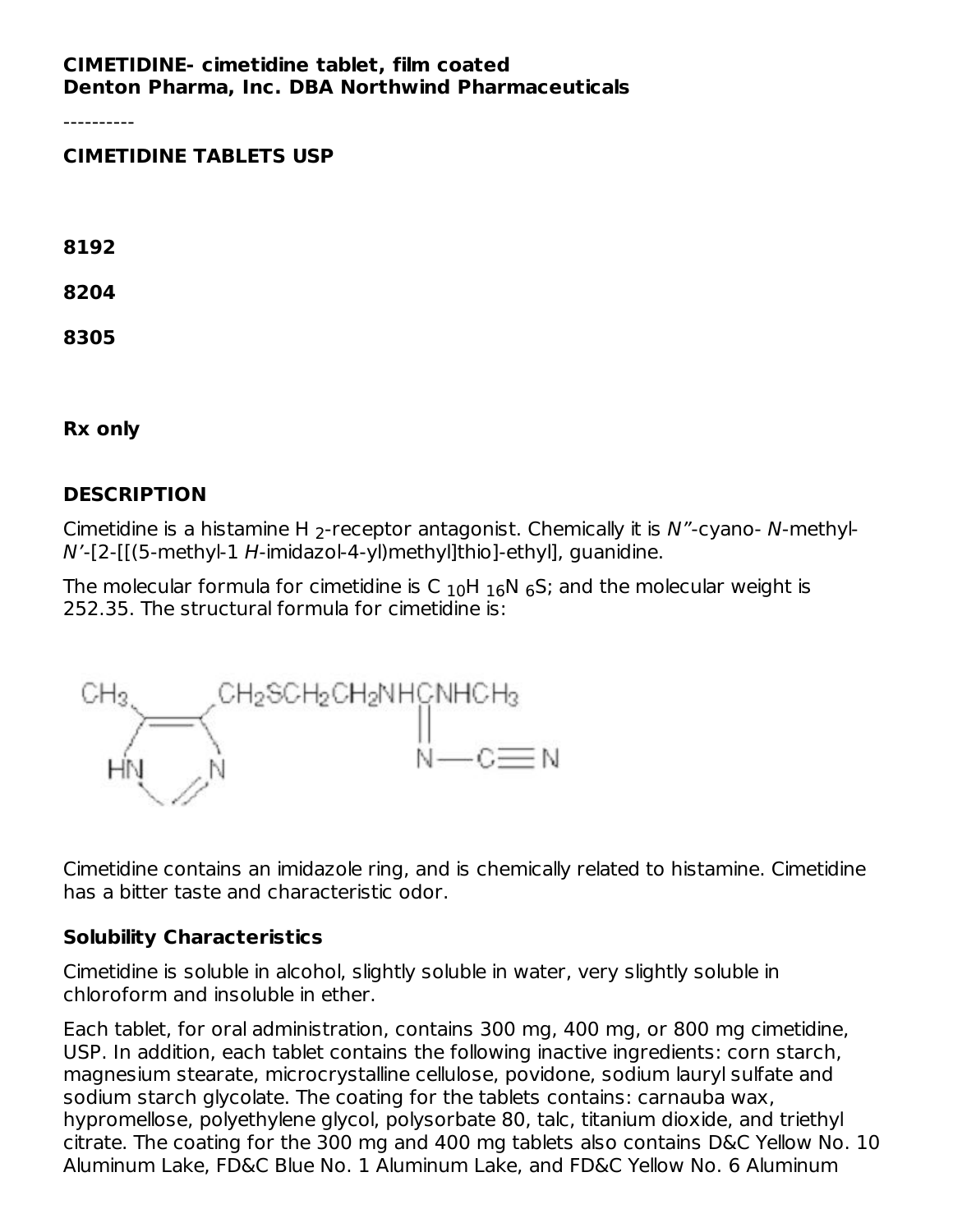Lake.

### **CLINICAL PHARMACOLOGY**

Cimetidine competitively inhibits the action of histamine at the histamine H  $_{\rm 2}$  receptors of the parietal cells and thus is a histamine H  $_2$ -receptor antagonist.

Cimetidine is not an anticholinergic agent. Studies have shown that cimetidine inhibits both daytime and nocturnal basal gastric acid secretion. Cimetidine also inhibits gastric acid secretion stimulated by food, histamine, pentagastrin, caffeine and insulin.

# **Antisecretory Activity**

# 1) Acid Secretion

### Nocturnal

Cimetidine 800 mg orally at bedtime reduces mean hourly H  $^+$  activity by greater than 85% over an eight-hour period in duodenal ulcer patients, with no effect on daytime acid secretion. Cimetidine 1600 mg orally at bedtime produces 100% inhibition of mean hourly H $+$  activity over an eight-hour period in duodenal ulcer patients, but also reduces  $H<sup>+</sup>$  activity by 35% for an additional five hours into the following morning. Cimetidine 400 mg twice daily and 300 mg four times daily decrease nocturnal acid secretion in a dose-related manner, i.e., 47% to 83% over a six- to eight-hour period and 54% over a nine-hour period, respectively.

### Food stimulated

During the first hour after a standard experimental meal, oral cimetidine 300 mg inhibited gastric acid secretion in duodenal ulcer patients by at least 50%. During the subsequent two hours cimetidine inhibited gastric acid secretion by at least 75%.

The effect of a 300 mg breakfast dose of cimetidine continued for at least four hours and there was partial suppression of the rise in gastric acid secretion following the luncheon meal in duodenal ulcer patients. This suppression of gastric output was enhanced and could be maintained by another 300 mg dose of cimetidine given with lunch.

In another study, cimetidine 300 mg given with the meal increased gastric pH as compared with placebo.

|         | <b>Cimetidine Placebo</b> |     |
|---------|---------------------------|-----|
| 1 hour  | 3.5                       | 2.6 |
| 2 hours | 3.1                       | 1.6 |
| 3 hours | 3.8                       | 1.9 |
| 4 hours | 6.1                       | 2.2 |

# **Table 1. Mean Gastric pH**

### 24-Hour mean H <sup>+</sup> activity

Cimetidine 800 mg at bedtime, 400 mg twice daily and 200 mg four times daily all provide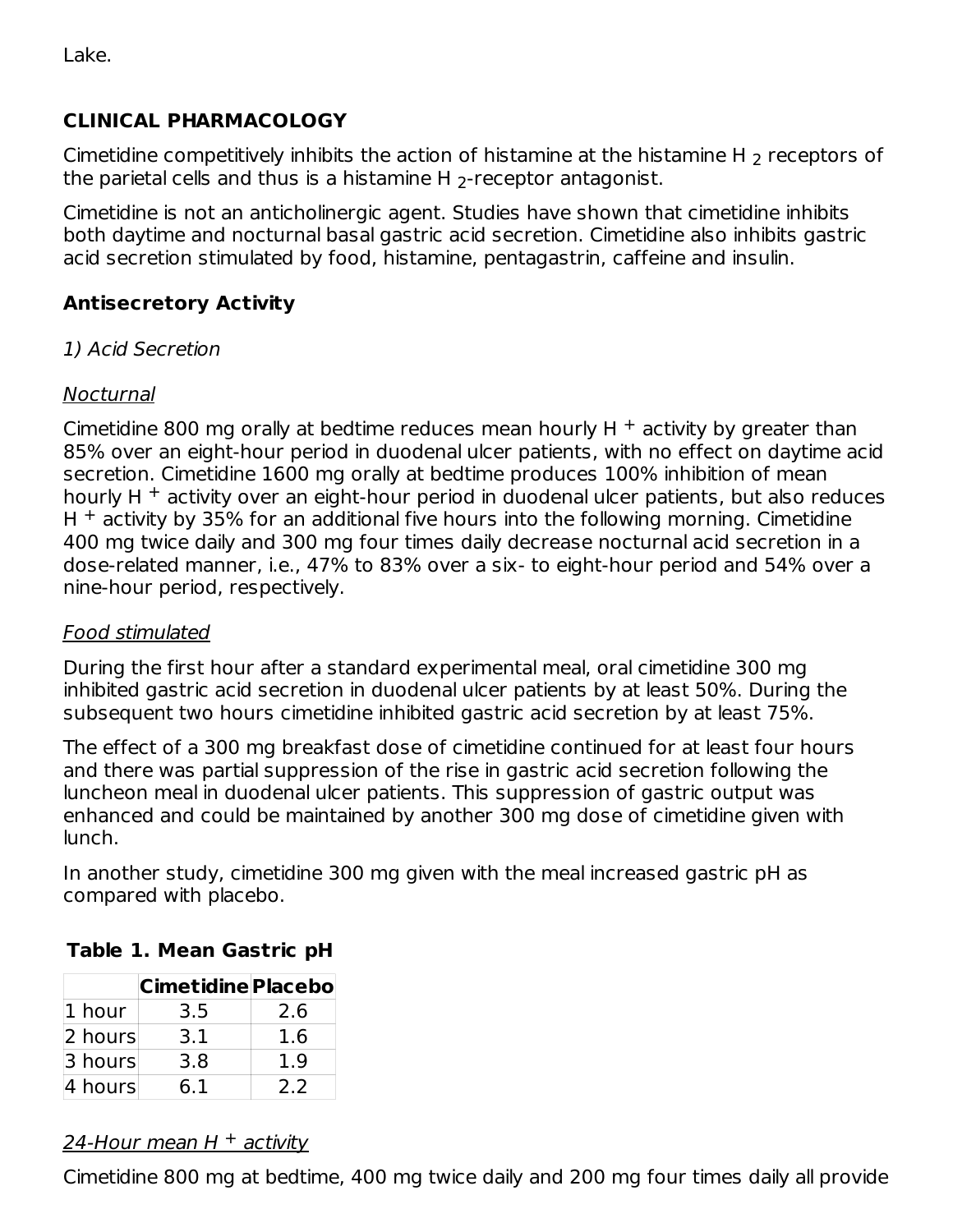a similar, moderate (less than 60%) level of 24-hour acid suppression. However, the 800 mg at bedtime regimen exerts its entire effect on nocturnal acid, and does not affect daytime gastric physiology.

### Chemically stimulated

Oral cimetidine significantly inhibited gastric acid secretion stimulated by betazole (an isomer of histamine), pentagastrin, caffeine and insulin as follows:

| Stimulant      | <b>Stimulant Dose</b>                                                  | Cimetidine            | % Inhibition                                                |
|----------------|------------------------------------------------------------------------|-----------------------|-------------------------------------------------------------|
| Betazole       | $ 1.5 \text{ mg/kg}$ (sc)                                              | $300 \text{ mg}$ (po) | $85\%$ at 2 $\frac{1}{2}$ hours                             |
|                | Pentagastrin6 mcg/kg/hr (iv)                                           |                       | $ 100 \text{ mg/hr}$ (iv) 60% at 1 hour                     |
| Caffeine       | 5 mg/kg/hr (iv)                                                        |                       | $ 300 \text{ mg}$ (po) $ 100\% \text{ at } 1 \text{ hour} $ |
| <b>Insulin</b> | $ 0.03 \text{ units/kg/hr (iv)} 100 \text{ mg/hr (iv)} 82\%$ at 1 hour |                       |                                                             |

**Table 2**

When food and betazole were used to stimulate secretion, inhibition of hydrogen ion concentration usually ranged from 45 to 75% and the inhibition of volume ranged from 30 to 65%.

### 2) Pepsin

Oral cimetidine 300 mg reduced total pepsin output as a result of the decrease in volume of gastric juice.

# 3) Intrinsic Factor

Intrinsic factor secretion was studied with betazole as a stimulant. Oral cimetidine 300 mg inhibited the rise in intrinsic factor concentration produced by betazole, but some intrinsic factor was secreted at all times.

# **Other**

# Lower Esophageal Sphincter Pressure and Gastric Emptying

Cimetidine has no effect on lower esophageal sphincter (LES) pressure or the rate of gastric emptying.

# Pharmacokinetics

Cimetidine is rapidly absorbed after oral administration and peak levels occur in 45 to 90 minutes. The half-life of cimetidine is approximately 2 hours. Blood concentrations remain above that required to provide 80% inhibition of basal gastric acid secretion for 4 to 5 hours following a dose of 300 mg.

The principal route of excretion of cimetidine is the urine. Following oral administration, the drug is extensively metabolized, the sulfoxide being the major metabolite. Following a single oral dose, 48% of the drug is recovered from the urine after 24 hours as the parent compound.

# **Clinical Trials**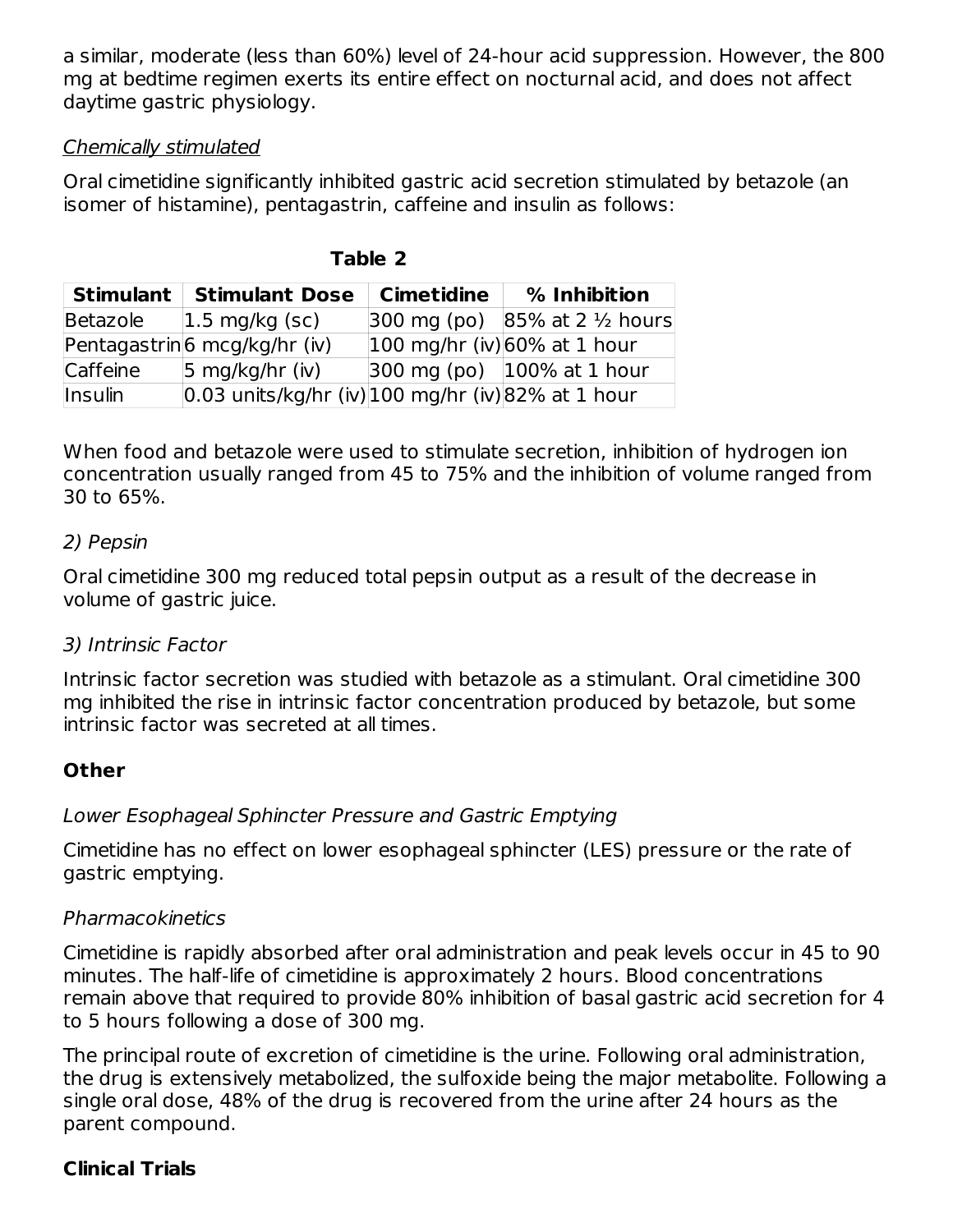### Duodenal Ulcer

Cimetidine has been shown to be effective in the treatment of active duodenal ulcer and, at reduced dosage, in maintenance therapy following healing of active ulcers.

### Active duodenal ulcer

Cimetidine accelerates the rate of duodenal ulcer healing. Healing rates reported in U.S. and foreign controlled trials with oral cimetidine are summarized below, beginning with the regimen providing the lowest nocturnal dose.

#### **Table 3. Duodenal Ulcer Healing Rates with Various Oral Cimetidine Dosage Regimens \***

| Regimen | 300 mg                                             | 400 mg | 800 mg   1600 mg |     |
|---------|----------------------------------------------------|--------|------------------|-----|
|         | four times daily twice daily at bedtime at bedtime |        |                  |     |
| week 4  | 68%                                                | 73%    | 80%              | 86% |
| week 6  | 80%                                                | 80%    | 89%              |     |
| week 8  | $\overline{\phantom{0}}$                           | 92%    | 94%              |     |

 $\ast$  Averages from controlled clinical trials.

A U.S., double-blind, placebo-controlled, dose-ranging study demonstrated that all oncedaily at bedtime cimetidine regimens were superior to placebo in ulcer healing and that cimetidine 800 mg at bedtime healed 75% of patients at four weeks. The healing rate with 800 mg at bedtime was significantly superior to 400 mg at bedtime (66%) and not significantly different from 1600 mg at bedtime (81%).

In the U.S. dose-ranging trial, over 80% of patients receiving cimetidine 800 mg at bedtime experienced nocturnal pain relief after one day. Relief from daytime pain was reported in 70% of patients after two days. As with ulcer healing, the 800 mg at bedtime dose was superior to 400 mg at bedtime and not different from 1600 mg at bedtime.

In foreign, double-blind studies with cimetidine 800 mg at bedtime, 79 to 85% of patients were healed at four weeks.

While short-term treatment with cimetidine can result in complete healing of the duodenal ulcer, acute therapy will not prevent ulcer recurrence after cimetidine has been discontinued. Some follow-up studies have reported that the rate of recurrence once therapy was discontinued was slightly higher for patients healed on cimetidine than for patients healed on other forms of therapy; however, the cimetidine-treated patients generally had more severe disease.

### Maintenance therapy in duodenal ulcer

Treatment with a reduced dose of cimetidine has been proven effective as maintenance therapy following healing of active duodenal ulcers.

In numerous placebo-controlled studies conducted worldwide, the percent of patients with observed ulcers at the end of one year's therapy with cimetidine 400 mg at bedtime was significantly lower (10% to 45%) than in patients receiving placebo (44% to 70%). Thus, from 55% to 90% of patients were maintained free of observed ulcers at the end of one year with cimetidine 400 mg at bedtime.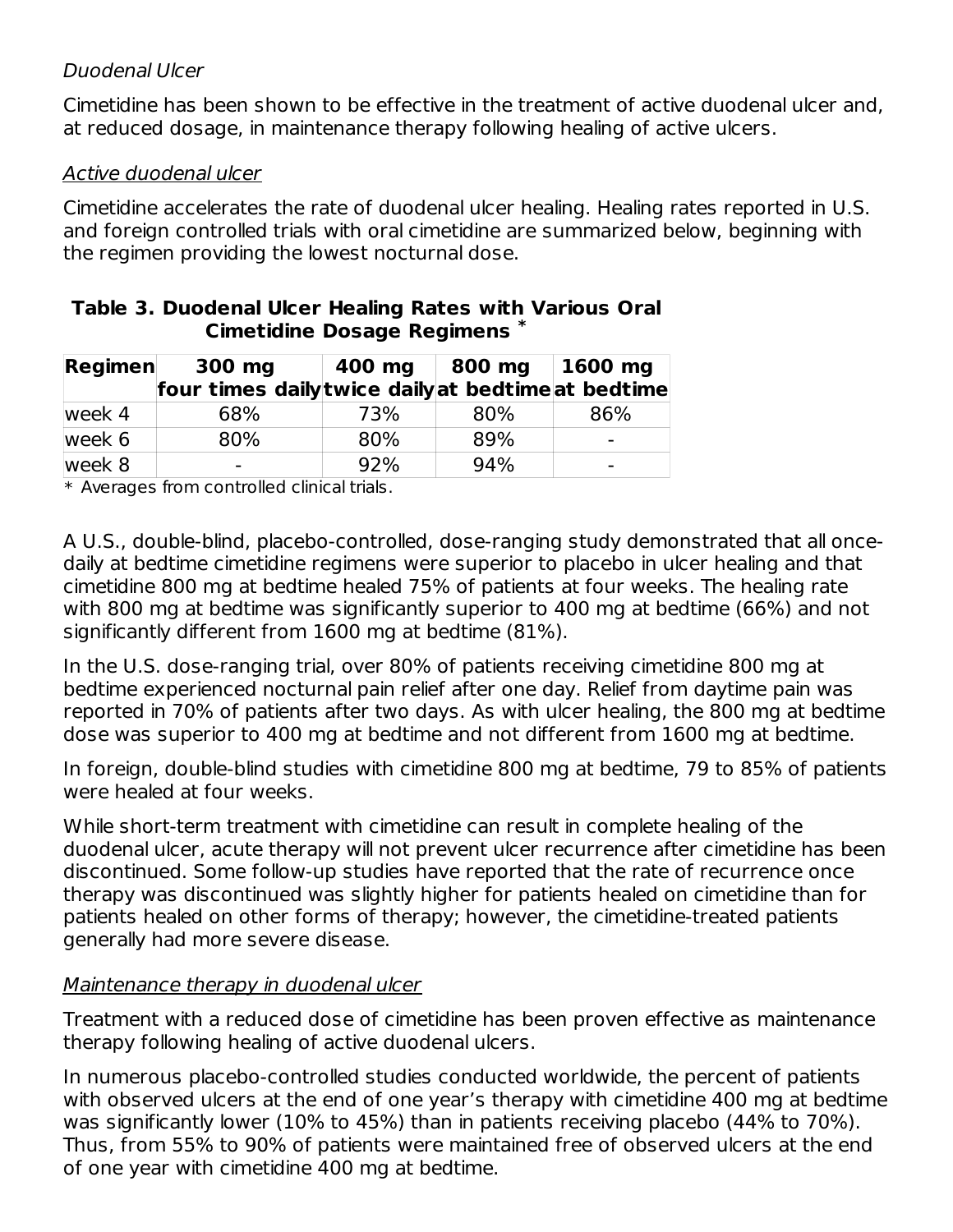Factors such as smoking, duration and severity of disease, gender, and genetic traits may contribute to variations in actual percentages.

Trials of other anti-ulcer therapy, whether placebo-controlled, positive-controlled or open, have demonstrated a range of results similar to that seen with cimetidine.

### Active Benign Gastric Ulcer

Cimetidine has been shown to be effective in the short-term treatment of active benign gastric ulcer.

In a multicenter, double-blind U.S. study, patients with endoscopically confirmed benign gastric ulcer were treated with cimetidine 300 mg four times a day or with placebo for six weeks. Patients were limited to those with ulcers ranging from 0.5 to 2.5 cm in size. Endoscopically confirmed healing at six weeks was seen in significantly <sup>a</sup> more cimetidine-treated patients than in patients receiving the placebo, as shown below:

#### **Table 4. Rate of Endoscopically Confirmed Gastric Ulcer Healing**

|                                            | <b>Cimetidine</b>          | <b>Placebo</b> |
|--------------------------------------------|----------------------------|----------------|
| week 2                                     | $14/63$ (22%)   7/63 (11%) |                |
| total at week $6 43/65$ (66%) *30/67 (45%) |                            |                |
| * $p < 0.05$                               |                            |                |

In a similar multicenter U.S. study of the 800 mg at bedtime oral regimen, the endoscopically confirmed healing rates were:

### **Table 5. Rate of Endoscopically Confirmed Gastric Ulcer Healing**

|                                            | Cimetidine   Placebo |  |
|--------------------------------------------|----------------------|--|
| total at week $6 63/83(76%)$ * 44/80 (55%) |                      |  |
| $*$ p = 0.005                              |                      |  |

Similarly, in worldwide double-blind clinical studies, endoscopically evaluated benign gastric ulcer healing rates were consistently higher with cimetidine than with placebo.

# **Gastroesophageal Reflux Disease**

In two multicenter, double-blind, placebo-controlled studies in patients with gastroesophageal reflux disease (GERD) and endoscopically proven erosions and/or ulcers, cimetidine was significantly more effective than placebo in healing lesions. The endoscopically confirmed healing rates were:

#### **Table 6. Rate of Endoscopically Confirmed Healing of Erosions and/or Ulcers**

| <b>Trial</b> | <b>Cimetidine</b>  | <b>Cimetidine</b>              | Placebol | p-Value            |
|--------------|--------------------|--------------------------------|----------|--------------------|
|              | $(800 \text{ mg})$ | $(400 \text{ mg})$             |          | $(800 \text{ mg})$ |
|              |                    | twice daily) four times daily) |          | twice daily vs     |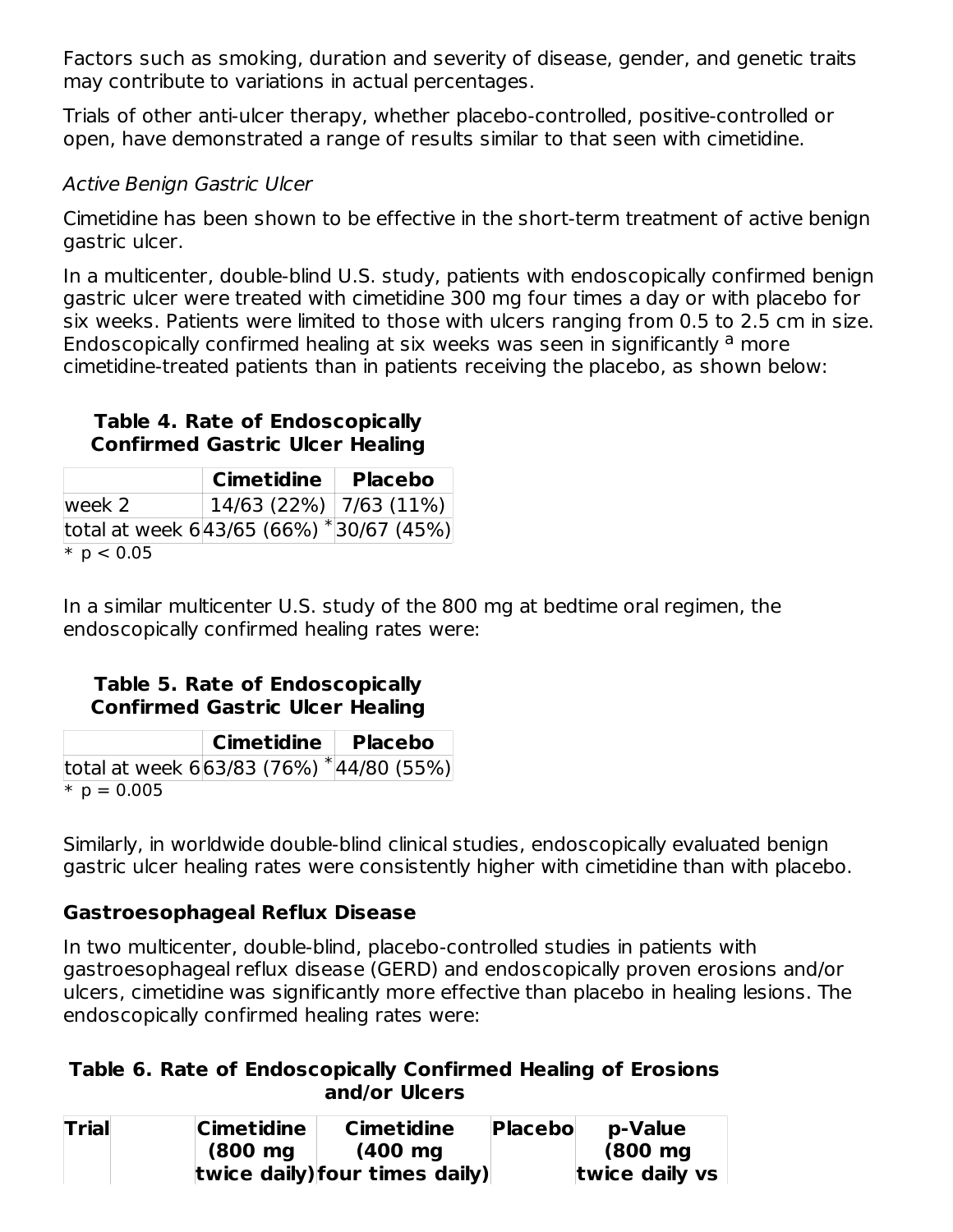|         |     |     |     | placebo) |
|---------|-----|-----|-----|----------|
| Week 6  | 45% | 52% | 26% | 0.02     |
| Week 12 | 60% | 66% | 42% | 0.02     |
| Week 6  | 50% |     | 20% | < 0.01   |
| Week 12 | 67% |     | 36% | < 0.01   |

In these trials cimetidine was superior to placebo by most measures in improving symptoms of day- and night-time heartburn, with many of the differences statistically significant. The four times daily regimen was generally somewhat better than the twice daily regimen where these were compared.

# **Pathological Hypersecretory Conditions (such as Zollinger-Ellison Syndrome)**

Cimetidine significantly inhibited gastric acid secretion and reduced occurrence of diarrhea, anorexia and pain in patients with pathological hypersecretion associated with Zollinger-Ellison Syndrome, systemic mastocytosis and multiple endocrine adenomas. Use of cimetidine was also followed by healing of intractable ulcers.

# **INDICATIONS AND USAGE**

Cimetidine tablets USP are indicated in:

- 1. **Short-term treatment of active duodenal ulcer.** Most patients heal within 4 weeks and there is rarely reason to use cimetidine at full dosage for longer than 6 to 8 weeks (see **DOSAGE AND ADMINISTRATION**, **Duodenal Ulcer**). Concomitant antacids should be given as needed for relief of pain. However, simultaneous administration of oral cimetidine and antacids is not recommended, since antacids have been reported to interfere with the absorption of oral cimetidine.
- 2. **Maintenance therapy for duodenal ulcer patients at reduced dosage after healing of active ulcer.** Patients have been maintained on continued treatment with cimetidine 400 mg at bedtime for periods of up to five years.
- 3. **Short-term treatment of active benign gastric ulcer.** There is no information concerning usefulness of treatment periods of longer than 8 weeks.
- 4. **Erosive gastroesophageal reflux disease (GERD).** Erosive esophagitis diagnosed by endoscopy. Treatment is indicated for 12 weeks for healing of lesions and control of symptoms. The use of cimetidine beyond 12 weeks has not been established [see **DOSAGE AND ADMINISTRATION**, **Erosive Gastroesophageal Reflux** ( **GERD**)].
- 5. **The treatment of pathological hypersecretory conditions** (i.e., Zollinger-Ellison Syndrome, systemic mastocytosis, multiple endocrine adenomas).

# **CONTRAINDICATIONS**

Cimetidine is contraindicated for patients known to have hypersensitivity to the product.

# **PRECAUTIONS**

**General**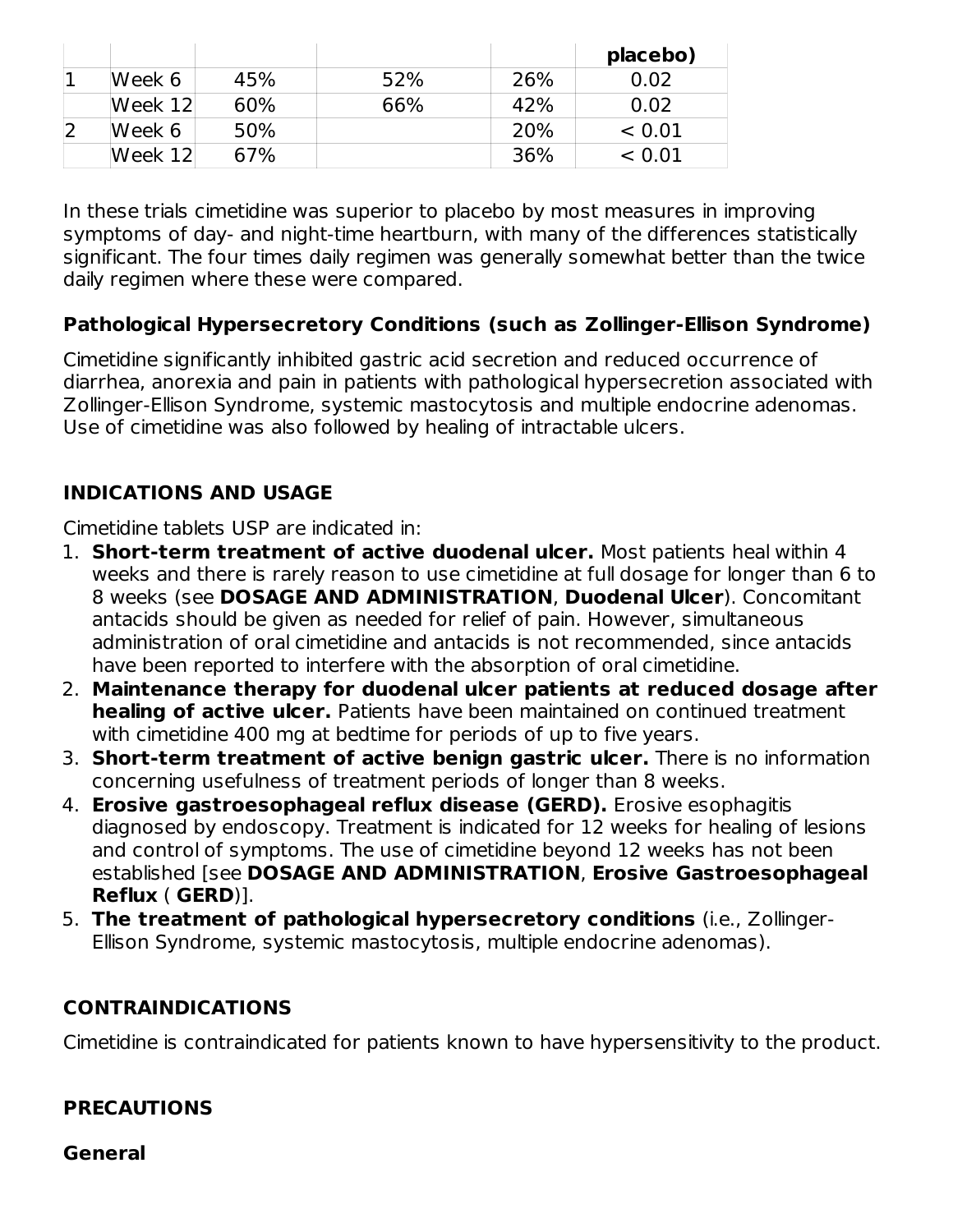Rare instances of cardiac arrhythmias and hypotension have been reported following the rapid administration of cimetidine hydrochloride by intravenous bolus.

Symptomatic response to cimetidine therapy does not preclude the presence of a gastric malignancy. There have been rare reports of transient healing of gastric ulcers despite subsequently documented malignancy.

Reversible confusional states (see **ADVERSE REACTIONS**) have been observed on occasion, predominantly, but not exclusively, in severely ill patients. Advancing age (50 or more years) and preexisting liver and/or renal disease appear to be contributing factors. In some patients these confusional states have been mild and have not required discontinuation of cimetidine therapy. In cases where discontinuation was judged necessary the condition was usually cleared within 3 to 4 days of drug withdrawal.

# **Drug Interactions**

Cimetidine, apparently through an effect on certain microsomal enzyme systems, has been reported to reduce the hepatic metabolism of warfarin-type anticoagulants, phenytoin, propranolol, nifedipine, chlordiazepoxide, diazepam, certain tricyclic antidepressants, lidocaine, theophylline and metronidazole, thereby delaying elimination and increasing blood levels of these drugs.

Clinically significant effects have been reported with the warfarin anticoagulants; therefore, close monitoring of prothrombin time is recommended, and adjustment of the anticoagulant dose may be necessary when cimetidine is administered concomitantly. Interaction with phenytoin, lidocaine and theophylline has also been reported to produce adverse clinical effects.

However, a crossover study in healthy subjects receiving either cimetidine 300 mg four times daily or 800 mg at bedtime concomitantly with a 300 mg twice daily dosage of theophylline extended-release tablets (Theo-Dur  $^{\circledR}*$ ) demonstrated less alteration in steady-state theophylline peak serum levels with the 800 mg at bedtime regimen, particularly in subjects aged 54 years and older. Data beyond ten days are not available. (Note: All patients receiving theophylline should be monitored appropriately, regardless of concomitant drug therapy.)

Dosage of the drugs mentioned above and other similarly metabolized drugs, particularly those of low therapeutic ratio or in patients with renal and/or hepatic impairment, may require adjustment when starting or stopping concomitantly administered cimetidine to maintain optimum therapeutic blood levels.

Alteration of pH may affect absorption of certain drugs (e.g., ketoconazole). If these products are needed, they should be given at least 2 hours before cimetidine administration.

Additional clinical experience may reveal other drugs affected by the concomitant administration of cimetidine.

# **Carcinogenesis, Mutagenesis, Impairment of Fertility**

In a 24 month toxicity study conducted in rats, at dose levels of 150, 378 and 950 mg/kg/day (approximately 8 to 48 times the recommended human dose), there was a small increase in the incidence of benign Leydig cell tumors in each dose group; when the combined drug-treated groups and control groups were compared, this increase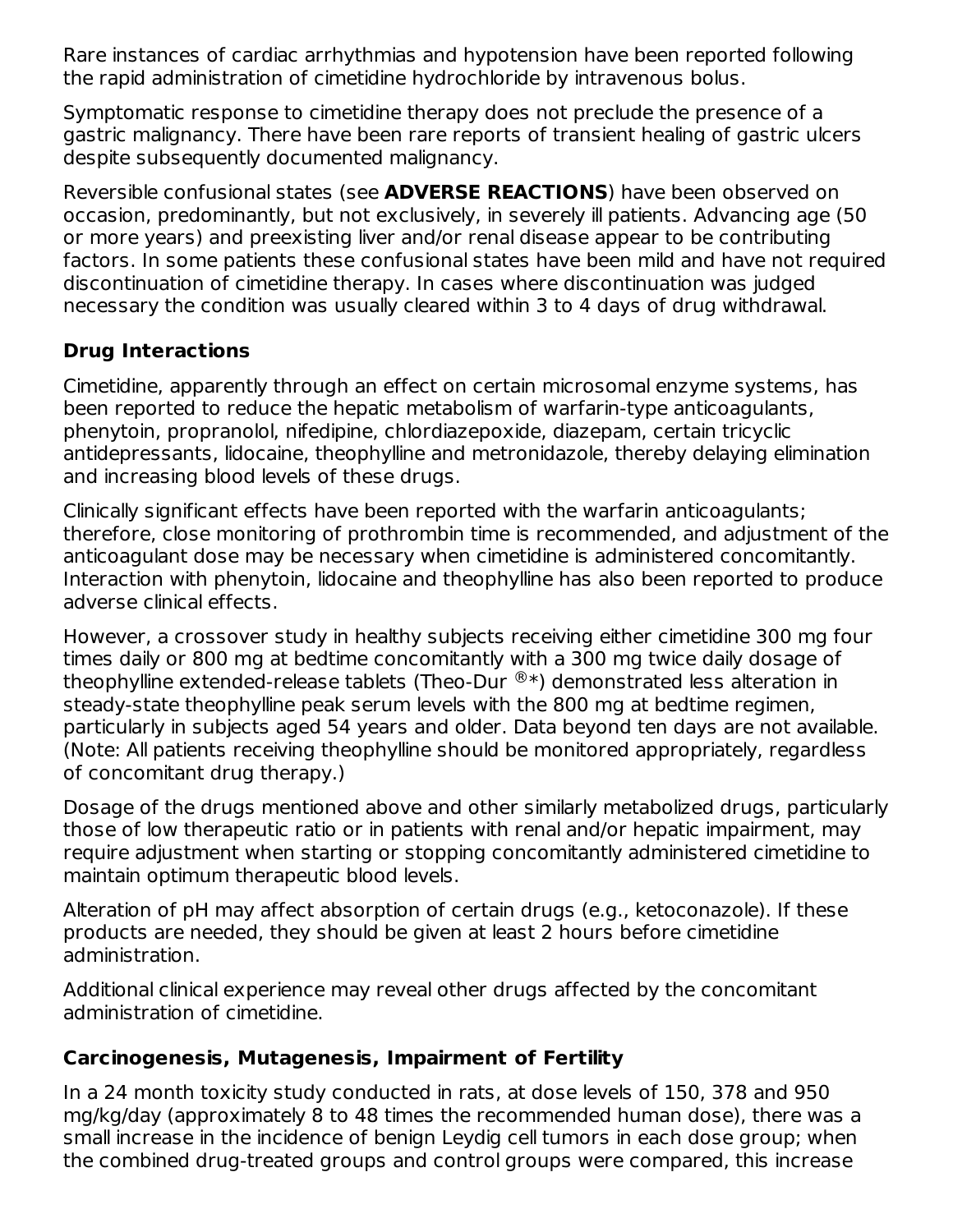reached statistical significance. In a subsequent 24 month study, there were no differences between the rats receiving 150 mg/kg/day and the untreated controls. However, a statistically significant increase in benign Leydig cell tumor incidence was seen in the rats that received 378 and 950 mg/kg/day. These tumors were common in control groups as well as treated groups and the difference became apparent only in aged rats.

Cimetidine has demonstrated a weak antiandrogenic effect. In animal studies this was manifested as reduced prostate and seminal vesicle weights. However, there was no impairment of mating performance or fertility, nor any harm to the fetus in these animals at doses 8 to 48 times the full therapeutic dose of cimetidine, as compared with controls. The cases of gynecomoastia seen in patients treated for one month or longer may be related to this effect.

In human studies, cimetidine has been shown to have no effect on spermatogenesis, sperm count, motility, morphology or *in vitro* fertilizing capacity.

### **Pregnancy**

#### Teratogenic Effects

#### **Pregnancy category B**

Reproduction studies have been performed in rats, rabbits and mice at doses up to 40 times the normal human dose and have revealed no evidence of impaired fertility or harm to the fetus due to cimetidine. There are, however, no adequate and wellcontrolled studies in pregnant women. Because animal reproductive studies are not always predictive of human response, this drug should be used during pregnancy only if clearly needed.

### **Nursing Mothers**

Cimetidine is secreted in human milk and, as a general rule, nursing should not be undertaken while a patient is on this drug.

### **Pediatric Use**

Clinical experience in pediatric patients is limited. Therefore, cimetidine therapy cannot be recommended for pediatric patients under 16, unless, in the judgment of the physician, anticipated benefits outweigh the potential risks. In very limited experience, doses of 20 to 40 mg/kg/day have been used.

#### **Immunocompromised Patients**

In immunocompromised patients, decreased gastric acidity, including that produced by acid-suppressing agents such as cimetidine, may increase the possibility of a hyperinfection of strongyloidiasis.

### **ADVERSE REACTIONS**

Adverse effects reported in patients taking cimetidine are described below by body system. Incidence figures of 1 in 100 and greater are generally derived from controlled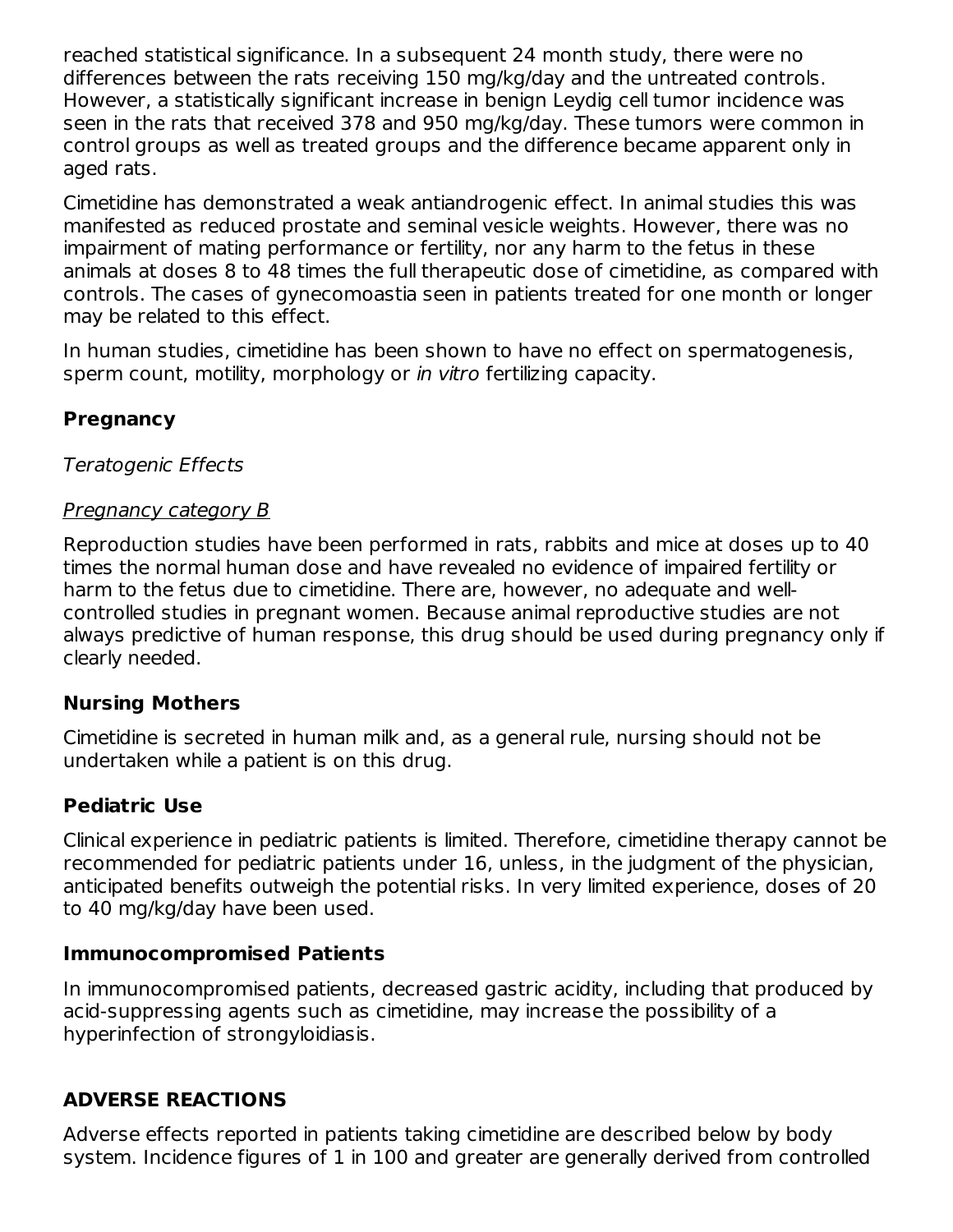clinical studies.

# **Gastrointestinal**

Diarrhea (usually mild) has been reported in approximately 1 in 100 patients.

# **CNS**

Headaches, ranging from mild to severe, have been reported in 3.5% of 924 patients taking 1600 mg/day, 2.1% of 2,225 patients taking 800 mg/day and 2.3% of 1,897 patients taking placebo. Dizziness and somnolence (usually mild) have been reported in approximately 1 in 100 patients on either 1600 mg/day or 800 mg/day.

Reversible confusional states, e.g., mental confusion, agitation, psychosis, depression, anxiety, hallucinations, disorientation, have been reported predominantly, but not exclusively, in severely ill patients. They have usually developed within 2 to 3 days of initiation of cimetidine therapy and have cleared within 3 to 4 days of discontinuation of the drug.

# **Endocrine**

Gynecomastia has been reported in patients treated for one month or longer. In patients being treated for pathological hypersecretory states, this occurred in about 4% of cases while in all others the incidence was 0.3% to 1% in various studies. No evidence of induced endocrine dysfunction was found, and the condition remained unchanged or returned toward normal with continuing cimetidine treatment.

Reversible impotence has been reported in patients with pathological hypersecretory disorders, e.g., Zollinger-Ellison Syndrome, receiving cimetidine, particularly in high doses for at least 12 months (range 12 to 79 months, mean 38 months). However, in large-scale surveillance studies at regular dosage, the incidence has not exceeded that commonly reported in the general population.

# **Hematologic**

Decreased white blood cell counts in cimetidine-treated patients (approximately 1 per 100,000 patients), including agranulocytosis (approximately 3 per million patients, have been reported, including a few reports of recurrence on rechallenge. Most of these reports were in patients who had serious concomitant illnesses and received drugs and/or treatment known to produce neutropenia. Thrombocytopenia (approximately 3 per million patients) and, very rarely, cases of pancytopenia or aplastic anemia have also been reported. As with some other H  $_2$ -receptor antagonists, there have been extremely rare reports of immune hemolytic anemia.

# **Hepatobiliary**

Dose-related increases in serum transaminase have been reported. In most cases they did not progress with continued therapy and returned to normal at the end of therapy. There have been rare reports of cholestatic or mixed cholestatic-hepatocellular effects. These were usually reversible. Because of the predominance of cholestatic features, severe parenchymal injury is considered highly unlikely. However, as in the occasional liver injury with other H  $_2$ -receptor antagonists, in exceedingly rare circumstances fatal outcomes have been reported.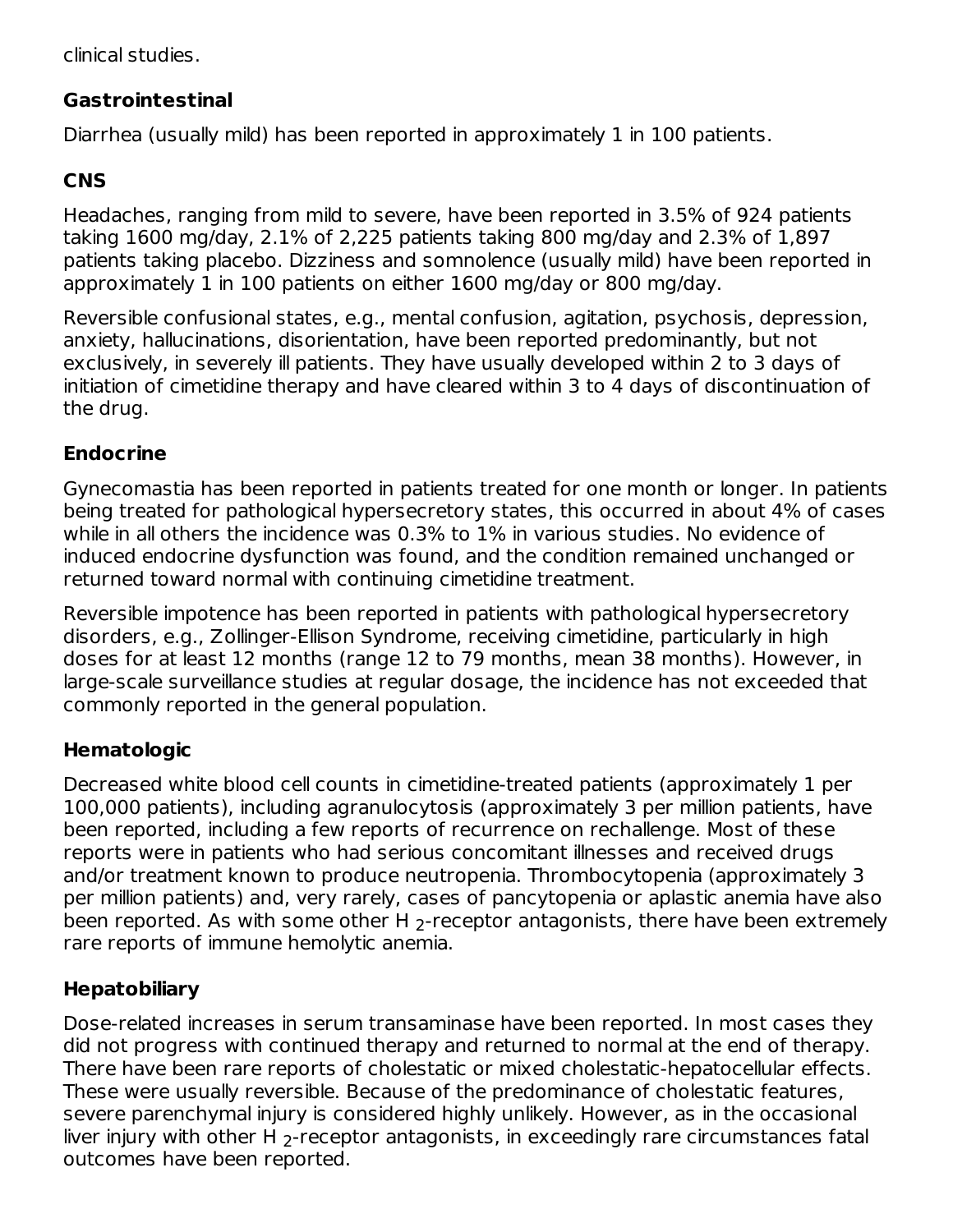There has been reported a single case of biopsy-proven periportal hepatic fibrosis in a patient receiving cimetidine.

Rare cases of pancreatitis, which cleared on withdrawal of the drug, have been reported.

### **Hypersensitivity**

Rare cases of fever and allergic reactions including anaphylaxis and hypersensitivity vasculitis, which cleared on withdrawal of the drug, have been reported.

### **Renal**

Small, possibly dose-related increases in plasma creatinine, presumably due to competition for renal tubular secretion, are not uncommon and do not signify deteriorating renal function. Rare cases of interstitial nephritis and urinary retention, which cleared on withdrawal of the drug, have been reported.

### **Cardiovascular**

Rare cases of bradycardia, tachycardia and A-V heart block have been reported with H <sub>2</sub>-receptor antagonists.

# **Musculoskeletal**

There have been rare reports of reversible arthralgia and myalgia; exacerbation of joint symptoms in patients with preexisting arthritis has also been reported. Such symptoms have usually been alleviated by a reduction in cimetidine dosage. Rare cases of polymyositis have been reported, but no causal relationship has been established.

### **Integumental**

Mild rash and, very rarely, cases of severe generalized skin reactions including Stevens-Johnson syndrome, epidermal necrolysis, erythema multiforme, exfoliative dermatitis and generalized exfoliative erythroderma have been reported with H  $_{\rm 2}$ -receptor antagonists. Reversible alopecia has been reported very rarely.

### **Immune Function**

There have been extremely rare reports of strongyloidiasis hyperinfection in immunocompromised patients.

# **Respiratory**

A large epidemiological study suggested an increased risk of developing pneumonia in current users of histamine-2-receptor antagonists (H  $_2$ RAs) compared to patients who had stopped H  $_2$ RA treatment, with an observed adjusted relative risk of 1.63 (95% CI, 1.07 to 2.48). However, a causal relationship between use of H  $_2$ RAs and pneumonia has not been established.

# **OVERDOSAGE**

Studies in animals indicate that toxic doses are associated with respiratory failure and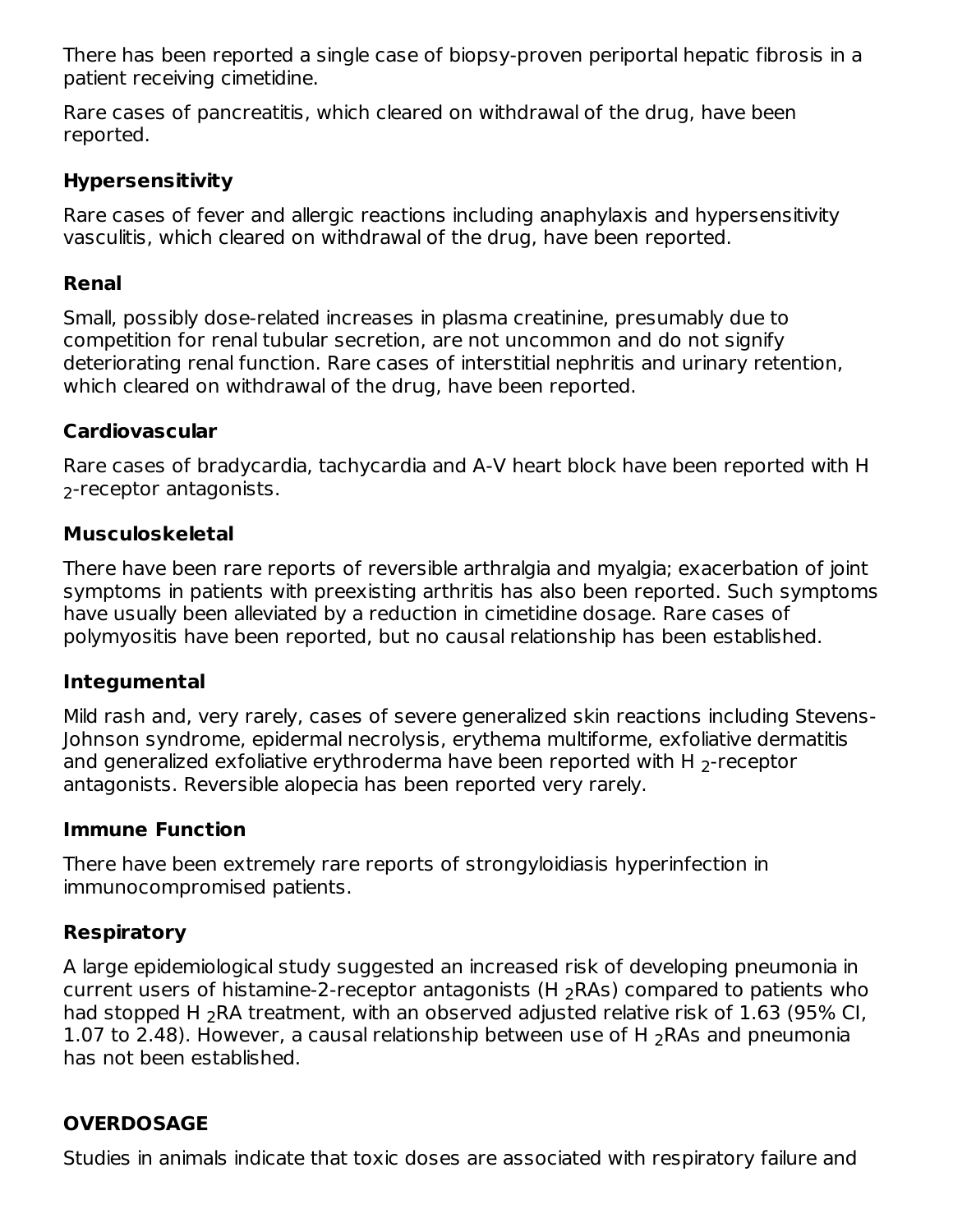tachycardia that may be controlled by assisted respiration and the administration of a beta-blocker.

Reported acute ingestions orally of up to 20 grams have been associated with transient adverse effects similar to those encountered in normal clinical experience. The usual measures to remove unabsorbed material from the gastrointestinal tract, clinical monitoring, and supportive therapy should be employed.

There have been reports of severe CNS symptoms, including unresponsiveness, following ingestion of between 20 and 40 grams of cimetidine, and extremely rare reports following concomitant use of multiple CNS active medications and ingestion of cimetidine at doses less than 20 grams. An elderly, terminally ill dehydrated patient with organic brain syndrome receiving concomitant antipsychotic agents and cimetidine 4800 mg intravenously over a 24 hour period experienced mental deterioration with reversal on cimetidine discontinuation.

There have been two deaths in adults who have been reported to ingest over 40 grams orally on a single occasion.

# **DOSAGE AND ADMINISTRATION**

# **Duodenal Ulcer**

# Active Duodenal Ulcer

Clinical studies have indicated that suppression of nocturnal acid is the most important factor in duodenal ulcer healing (see **CLINICAL PHARMACOLOGY**, Acid Secretion). This is supported by recent clinical trials (see **Clinical Trials**, Active duodenal ulcer). Therefore, there is no apparent rationale, except for familiarity with use, for treating with anything other than a once-daily at bedtime oral dosage regimen.

In a U.S. oral dose-ranging study of 400 mg at bedtime, 800 mg at bedtime and 1600 mg at bedtime, a continuous dose response relationship for ulcer healing was demonstrated.

However, 800 mg at bedtime is the dose of choice for most patients, as it provides a high healing rate (the difference between 800 mg at bedtime and 1600 mg at bedtime being small), maximal pain relief, a decreased potential for drug interactions (see **PRECAUTIONS**, **Drug Interactions**) and maximal patient convenience. Patients unhealed at four weeks, or those with persistent symptoms, have been shown to benefit from two to four weeks of continued therapy.

It has been shown that patients who both have an endoscopically demonstrated ulcer larger than 1 cm and are also heavy smokers (i.e., smoke one pack of cigarettes or more per day) are more difficult to heal. There is some evidence which suggests that more rapid healing can be achieved in this subpopulation with cimetidine 1600 mg at bedtime. While early pain relief with either 800 mg at bedtime or 1600 mg at bedtime is equivalent in all patients, 1600 mg at bedtime provides an appropriate alternative when it is important to ensure healing within four weeks for this subpopulation. Alternatively, approximately 94% of all patients will also heal in eight weeks with cimetidine 800 mg at bedtime.

Other cimetidine oral regimens in the U.S. which have been shown to be effective are: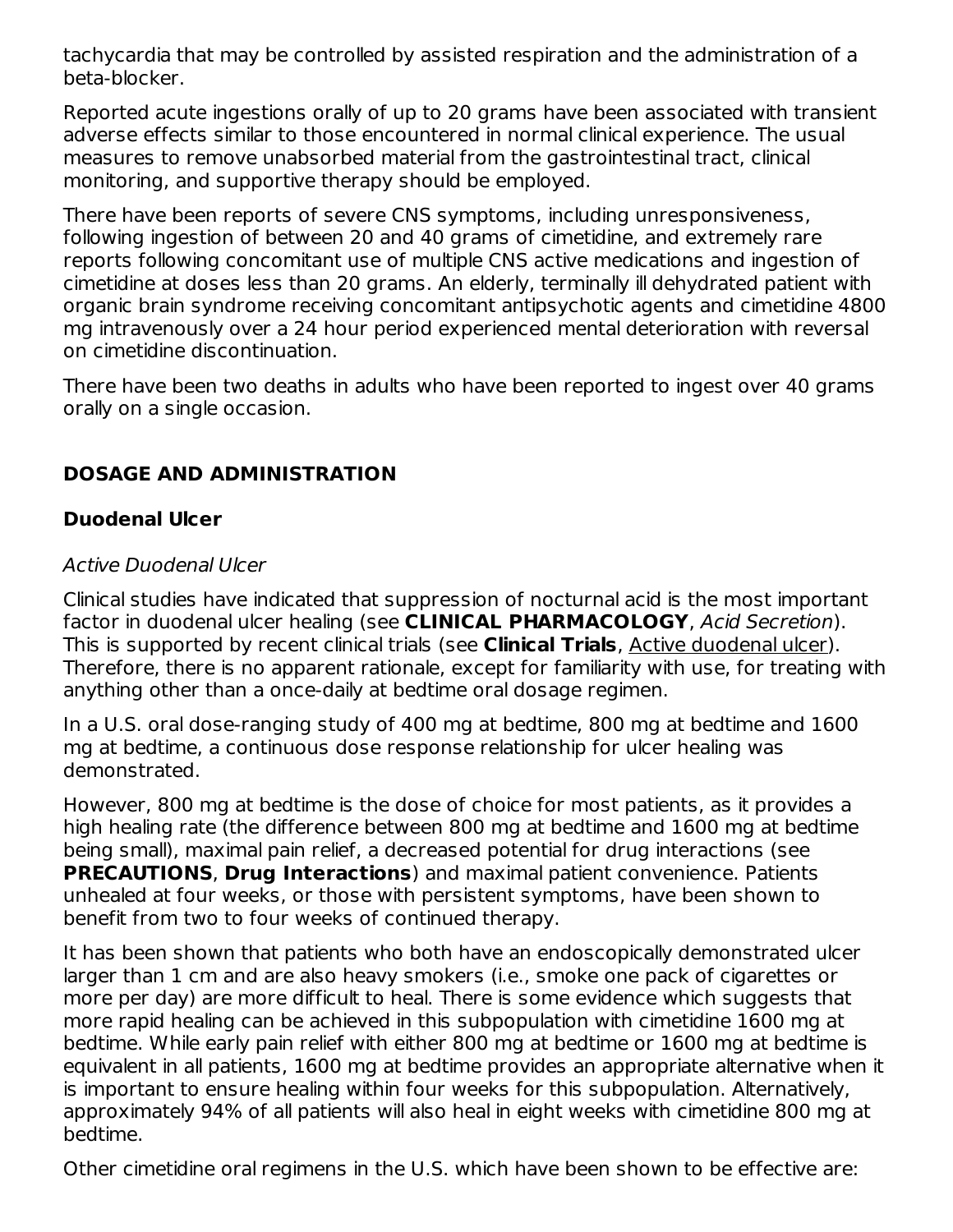300 mg four times daily, with meals and at bedtime, the original regimen with which U.S. physicians have the most experience, and 400 mg twice daily, in the morning and at bedtime (see **Clinical Trials**, Active duodenal ulcer).

Concomitant antacids should be given as needed for relief of pain. However, simultaneous administration of oral cimetidine and antacids is not recommended, since antacids have been reported to interfere with the absorption of cimetidine.

While healing with cimetidine often occurs during the first week or two, treatment should be continued for 4 to 6 weeks unless healing has been demonstrated by endoscopic examination.

### Maintenance Therapy for Duodenal Ulcer

In those patients requiring maintenance therapy, the recommended adult oral dose is 400 mg at bedtime.

# **Active Benign Gastric Ulcer**

The recommended adult oral dosage for short-term treatment of active benign gastric ulcer is 800 mg at bedtime, or 300 mg four times a day with meals and at bedtime. Controlled clinical studies were limited to six weeks of treatment (see **Clinical Trials**). 800 mg at bedtime is the preferred regimen for most patients based upon convenience and reduced potential for drug interactions. Symptomatic response to cimetidine does not preclude the presence of a gastric malignancy. It is important to follow gastric ulcer patients to assure rapid progress to complete healing.

# **Erosive Gastroesophageal Reflux Disease (GERD)**

The recommended adult oral dosage for the treatment of erosive esophagitis that has been diagnosed by endoscopy is 1600 mg daily in divided doses (800 mg twice daily or 400 mg four times daily) for 12 weeks. The use of cimetidine beyond 12 weeks has not been established.

# **Pathological Hypersecretory Conditions (such as Zollinger-Ellison Syndrome)**

Recommended adult oral dosage: 300 mg four times a day with meals at bedtime. In some patients it may be necessary to administer higher doses more frequently. Doses should be adjusted to individual patient needs, but should not usually exceed 2400 mg per day and should continue as long as clinically needed.

# **Dosage Adjustments for Patients with Impaired Renal Function**

Patients with severely impaired renal function have been treated with cimetidine. However, such dosage has been very limited. On the basis of this experience the recommended dosage is 300 mg every 12 hours orally. Should the patient's condition require, the frequency of dosing may be increased to every 8 hours or even further with caution. In severe renal failure, accumulation may occur and the lower frequency of dosing comparable with an adequate patient response should be used. When liver impairment is also present, further reductions in dosage may be necessary. Hemodialysis reduces the level of circulating cimetidine. Ideally, the dosage schedule should be adjusted so that the timing of a scheduled dose coincides with the end of hemodialysis.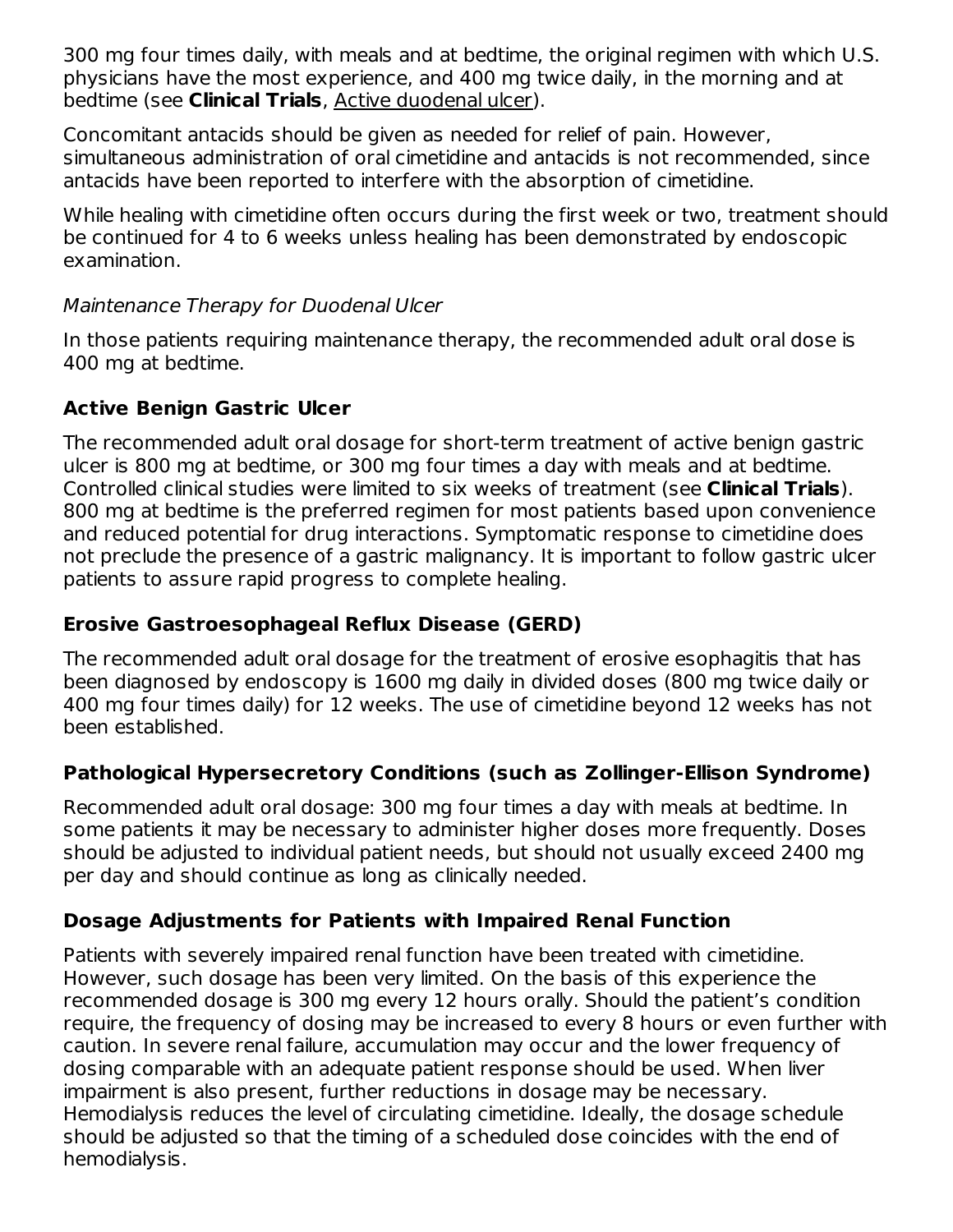### **HOW SUPPLIED**

Cimetidine tablets USP, 400 mg are dark-green, oval-shaped, film-coated tablets, debossed with N vertical bisect 204 on one side and partial bisect 400 on the reverse. They are supplied as follows:

#### **NDC 70934-931-30** bottles of 30

Store at 20° to 25°C (68° to 77°F) [See USP Controlled Room Temperature].

Dispense in a tight, light-resistant container, as defined in the USP, with a child-resistant closure (as required).

KEEP THIS AND ALL MEDICATIONS OUT OF THE REACH OF CHILDREN.

All brand names listed are the registered trademarks of their respective owners and are not trademarks of Teva Pharmaceuticals USA.

Manufactured In Canada By:

#### **TEVA CANADA LIMITED**

Toronto, Canada M1B 2K9

Manufactured For:

#### **TEVA PHARMACEUTICALS USA, INC.**

North Wales, PA 19454

Rev. E 10/2015

# **Package/Label Display Panel**

#### **NDC: 70934-931-30**



# **CIMETIDINE**

cimetidine tablet, film coated

| <b>Product Information</b> |                    |           |                         |
|----------------------------|--------------------|-----------|-------------------------|
| <b>Product Type</b>        | HUMAN PRESCRIPTION | Item Code | NDC:70934-931(NDC:0093- |
|                            | <b>DRUG</b>        | (Source)  | 8204)                   |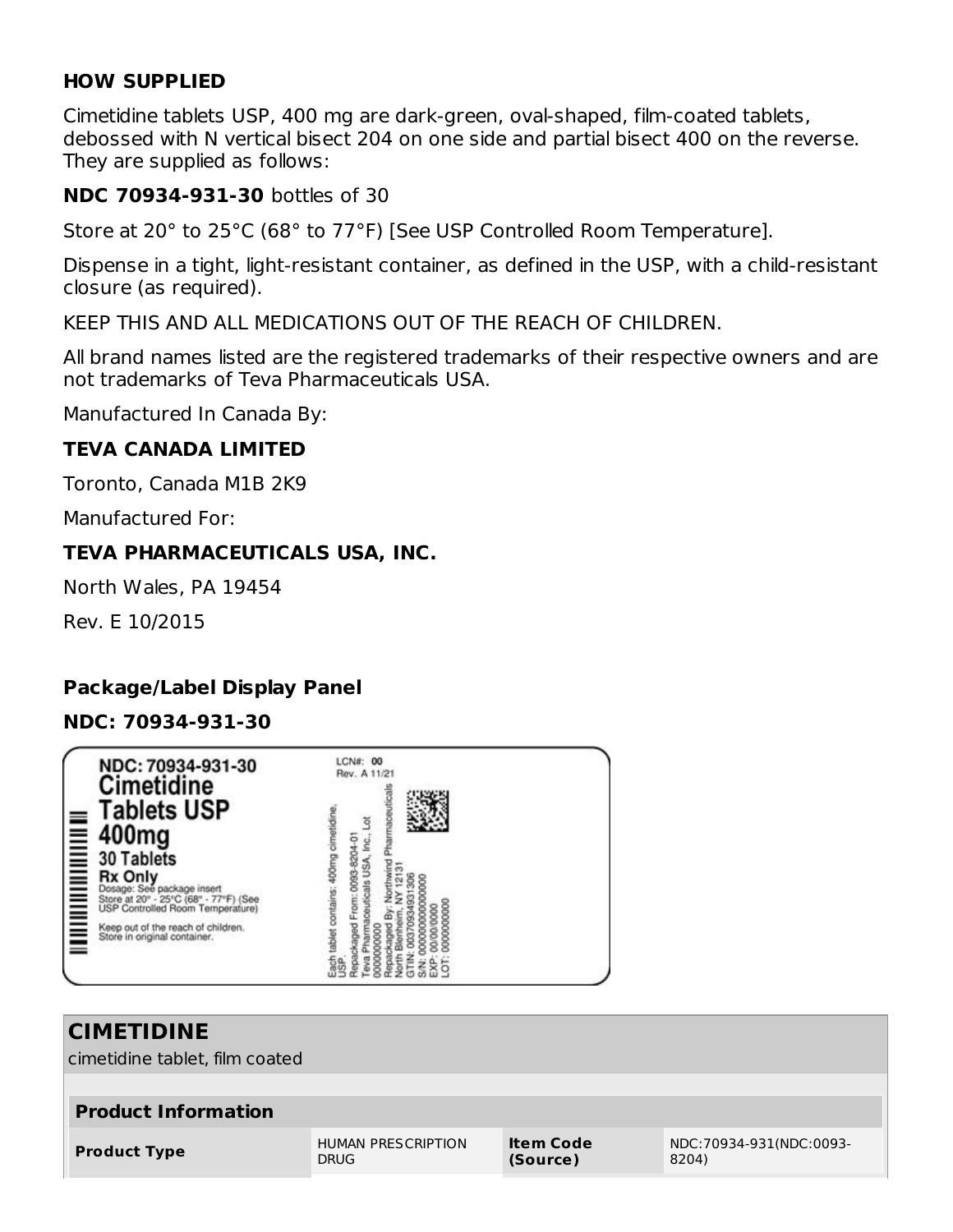| <b>Active Ingredient/Active Moiety</b> |                                                                                    |              |                                       |                                     |  |  |
|----------------------------------------|------------------------------------------------------------------------------------|--------------|---------------------------------------|-------------------------------------|--|--|
|                                        | <b>Ingredient Name</b>                                                             |              | <b>Basis of Strength</b>              | <b>Strength</b>                     |  |  |
|                                        | CIMETIDINE (UNII: 80061L1WGD) (CIMETIDINE - UNII:80061L1WGD)                       |              | <b>CIMETIDINE</b>                     | 400 mg                              |  |  |
|                                        |                                                                                    |              |                                       |                                     |  |  |
| <b>Inactive Ingredients</b>            |                                                                                    |              |                                       |                                     |  |  |
|                                        | <b>Ingredient Name</b>                                                             |              |                                       | <b>Strength</b>                     |  |  |
| <b>STARCH, CORN (UNII: O8232NY3SJ)</b> |                                                                                    |              |                                       |                                     |  |  |
|                                        | <b>MAGNESIUM STEARATE (UNII: 70097M6I30)</b>                                       |              |                                       |                                     |  |  |
|                                        | MICROCRYSTALLINE CELLULOSE (UNII: OP1R32D61U)                                      |              |                                       |                                     |  |  |
| <b>POVIDONE K25 (UNII: K0KQV10C35)</b> |                                                                                    |              |                                       |                                     |  |  |
|                                        | <b>SODIUM LAURYL SULFATE (UNII: 368GB5141J)</b>                                    |              |                                       |                                     |  |  |
|                                        | SODIUM STARCH GLYCOLATE TYPE A POTATO (UNII: 5856J3G2A2)                           |              |                                       |                                     |  |  |
| <b>CARNAUBA WAX (UNII: R12CBM0EIZ)</b> |                                                                                    |              |                                       |                                     |  |  |
|                                        | HYPROMELLOSE, UNSPECIFIED (UNII: 3NXW29V3WO)                                       |              |                                       |                                     |  |  |
|                                        | POLYETHYLENE GLYCOL, UNSPECIFIED (UNII: 3WQ0SDW1A)                                 |              |                                       |                                     |  |  |
|                                        | POLYSORBATE 80 (UNII: 60ZP39ZG8H)                                                  |              |                                       |                                     |  |  |
| TALC (UNII: 7SEV7J4R1U)                |                                                                                    |              |                                       |                                     |  |  |
|                                        | TITANIUM DIOXIDE (UNII: 15FIX9V2JP)                                                |              |                                       |                                     |  |  |
|                                        | <b>TRIETHYL CITRATE (UNII: 8Z96QXD6UM)</b><br>D&C YELLOW NO. 10 (UNII: 35SW5USQ3G) |              |                                       |                                     |  |  |
|                                        | FD&C BLUE NO. 1 (UNII: H3R47K3TBD)                                                 |              |                                       |                                     |  |  |
|                                        | FD&C YELLOW NO. 6 (UNII: H77VEI93A8)                                               |              |                                       |                                     |  |  |
|                                        |                                                                                    |              |                                       |                                     |  |  |
|                                        |                                                                                    |              |                                       |                                     |  |  |
| <b>Product Characteristics</b>         |                                                                                    |              |                                       |                                     |  |  |
| Color                                  | green (dark green)                                                                 | <b>Score</b> |                                       | 2 pieces                            |  |  |
| <b>Shape</b>                           | <b>OVAL</b>                                                                        | <b>Size</b>  |                                       | 16 <sub>mm</sub>                    |  |  |
| Flavor                                 |                                                                                    |              | <b>Imprint Code</b>                   | N:204:400                           |  |  |
| <b>Contains</b>                        |                                                                                    |              |                                       |                                     |  |  |
|                                        |                                                                                    |              |                                       |                                     |  |  |
|                                        |                                                                                    |              |                                       |                                     |  |  |
| <b>Packaging</b>                       |                                                                                    |              |                                       |                                     |  |  |
| <b>Item Code</b><br>#                  | <b>Package Description</b>                                                         |              | <b>Marketing Start</b><br><b>Date</b> | <b>Marketing End</b><br><b>Date</b> |  |  |
| NDC: 70934-<br>1<br>931-30             | 30 in 1 BOTTLE, PLASTIC; Type 0: Not a<br><b>Combination Product</b>               |              | 11/24/2021                            |                                     |  |  |
|                                        |                                                                                    |              |                                       |                                     |  |  |
|                                        | <b>Marketing Information</b>                                                       |              |                                       |                                     |  |  |
| <b>Marketing</b><br><b>Category</b>    | <b>Application Number or Monograph</b><br><b>Citation</b>                          |              | <b>Marketing Start</b><br><b>Date</b> | <b>Marketing End</b><br>Date        |  |  |
| <b>ANDA</b>                            | ANDA074151                                                                         |              | 11/24/2021                            |                                     |  |  |
|                                        |                                                                                    |              |                                       |                                     |  |  |